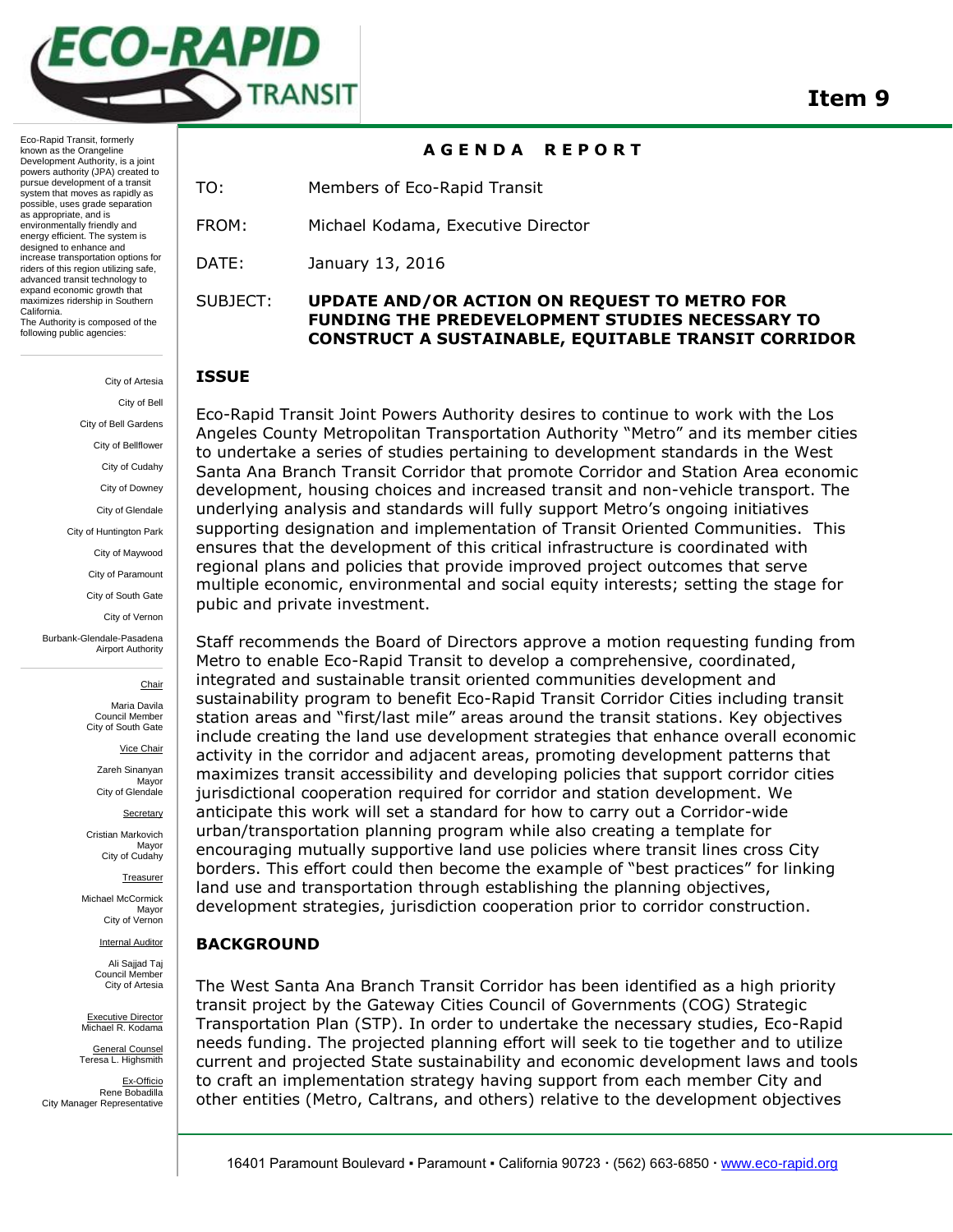# CO-RAPID TRANSIT

Eco-Rapid Transit, formerly known as the Orangeline Development Authority, is a joint powers authority (JPA) created to pursue development of a transit system that moves as rapidly as possible, uses grade separation as appropriate, and is environmentally friendly and energy efficient. The system is designed to enhance and increase transportation options for riders of this region utilizing safe, advanced transit technology to expand economic growth that maximizes ridership in Southern California. The Authority is composed of the following public agencies:

> City of Artesia City of Bell City of Bell Gardens City of Bellflower City of Cudahy City of Downey City of Glendale City of Huntington Park City of Maywood City of Paramount City of South Gate City of Vernon Burbank-Glendale-Pasadena Airport Authority **Chair** Maria Davila

Council Member City of South Gate

Vice Chair

Zareh Sinanyan Mayor City of Glendale

**Secretary** 

Cristian Markovich Mayor City of Cudahy

Treasurer

Michael McCormick Mayor City of Vernon

Internal Auditor

Ali Sajjad Taj Council Member City of Artesia

Executive Director Michael R. Kodama

General Counsel Teresa L. Highsmith

Ex-Officio Rene Bobadilla City Manager Representative

and potential related initiast dcture improvements or emiantements. The planning<br>program would include CEQA analysis adequate to environmentally clear the<br>development plan for each station area (which often includes multip and potential related infrastructure improvements or enhancements. The planning program would include CEQA analysis adequate to environmentally clear the together). Additionally, the project would include sufficient community outreach, education, and information to achieve local support for plan initiatives. As a sound plan includes relevant economic analysis to determine the real property investment potential, the project also includes appropriate study of emerging opportunities, expansion potential, and the implementation actions necessary to activate development potential. A key aspect of this analysis is to identify factors that promote and sustain the viability of a Transit Corridor to connect persons to their primary destination via transit, and that, secondly provide personal services, shopping and entertainment goods and services and housing opportunities at individual stations that link to people who live in the Corridor.

Eco-Rapid Transit staff is seeking the funding in order to support a multijurisdictional planning effort that brings the corridor cities together in consideration of housing, economic development, land development practices and transportation decision-making in a manner that empowers each jurisdiction to consider the interdependent challenges of economic growth, infrastructure needs, social equity and environment impact simultaneously. The State's EnviroScreen administered by CalEPA has designated the Corridor cities as "Disadvantaged Communities" in response to state legislation: SB 535 (De Leon, Chapter 830, Statutes of 2012). Metro has recently incorporated this metric into their planning and programming process. Potentially, this approach can result in corridor-wide policies that uniformly encourage appropriate development at key sites increasing the utility of using transit while reducing the need for vehicle trips.

Eco-Rapid Transit will continue working with the cities and the communities along the corridor to facilitate access, review and comments regarding environmental and planning documents. This includes modifying/updating plans and policies to integrate transportation and sustainable development. The analysis will examine corridor infrastructure and evaluate existing and potential utilities—electric, water, storm water, sewage, fiber and resiliency, that impact the development potential in corridor communities and addresses the demands of all forms of existing and future transportation, housing, economic development, parking and environmental quality in an integrated fashion. The Gateway Cities COG, in partnership with member cities and Metro has been developing a Strategic Transportation Plan (STP). Recently, the COG transmitted to Metro, based on the STP analysis, a list of high priority transit investments which included the West Santa Ana Branch Corridor.

This builds upon "Metro Countywide Sustainability Planning Policy & Implementation Plan", as well as the development of the Eco-Rapid Transit Board adopted and Metro funded Transit Oriented Development Guidebook, Federal Transportation/Land Use Grant, the West Santa Ana Branch refinement study and recent discussions at the Transportation Summit to become the first corridor to develop plans that support the development of a sustainable regional transit community corridor and Transit Oriented Community Development. The approach being proposed strongly support's the vision and policy direction initiated by Metro CEO, Phil Washington, entitled "Transit Oriented Communities."